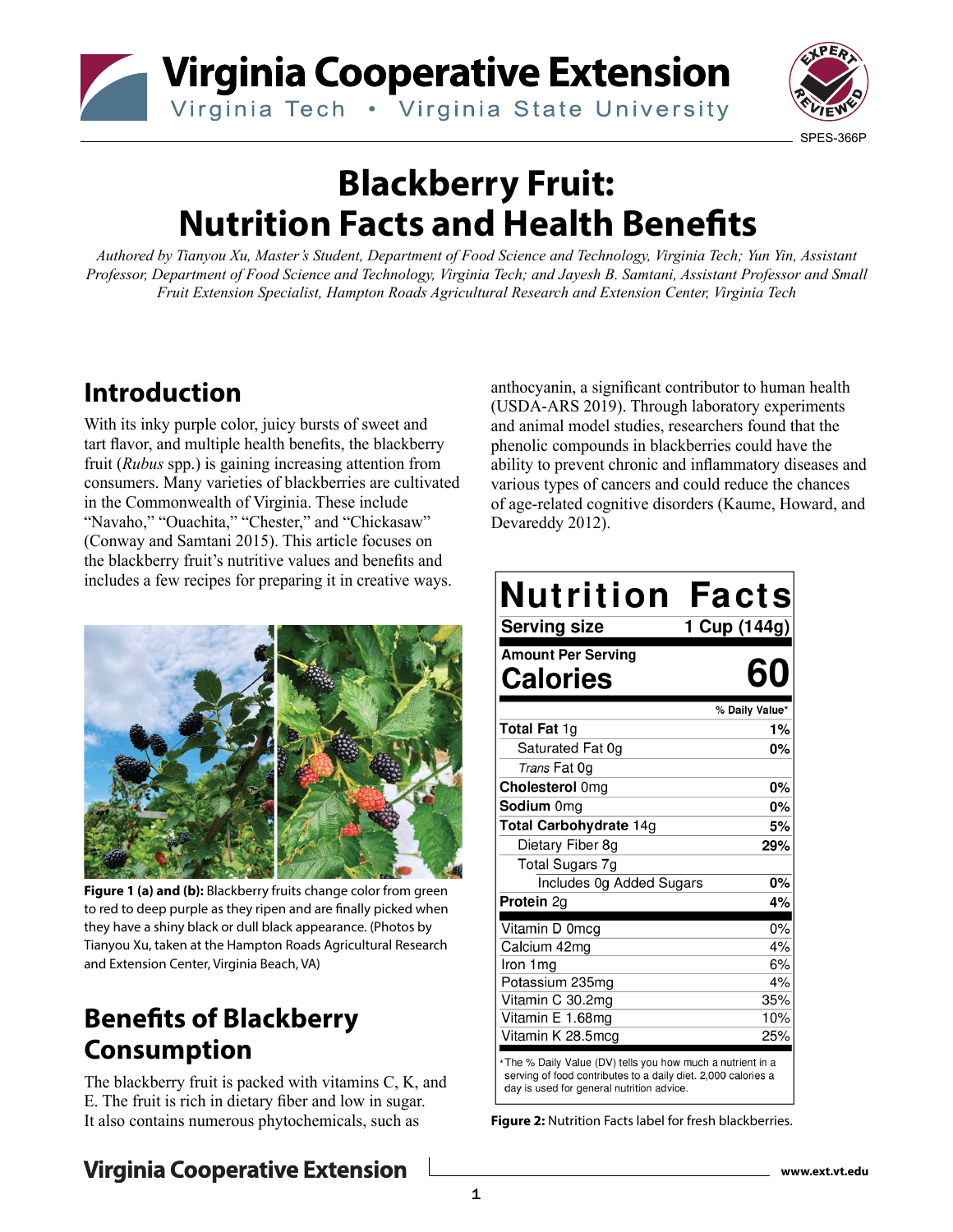Note: Nutrition Facts labels are normally not required for fresh fruits and vegetables. This makes it hard for consumers to determine and compare their nutrition values. Tianyou Xu generated this label using information from the U.S. Department of Agriculture database for "Blackberries, Raw" (USDA-ARS 2019) and from daily values provided by the U.S. Food and Drug Administration (U.S. FDA 2020).

## **Vitamin C**

Vitamin C is also known as ascorbic acid. Each cup of blackberries contains about 30 milligrams of vitamin C (USDA-ARS 2019), which is equivalent to 35% of the daily value. In other words, by eating a cup of blackberries, a person gets over one-third of the daily needs for vitamin C. Consuming vitamin C can help the body fight against free radicals, which are toxic compounds that form naturally in the human body when food is converted into energy (U.S. DHHS 2021).

Free radicals also form when the body is exposed to pollution, cigarette smoke, or UV light from the sun (U.S. DHHS 2021). A phenomenon called oxidative stress can occur when the body accumulates free radicals over time, and this can result in chronic or acute illness, inflammation, and aging (Pham-Huy, He, and Pham-Huy 2008). Diets rich in vitamin C from fresh fruits and vegetables might reduce people's chances of getting many types of cancers or cardiovascular diseases (U.S. DHHS 2021). Vitamin C is water-soluble and heat-sensitive, so it is best to eat fresh, uncooked blackberry fruit.

# **Vitamin E**

Every cup of blackberries consumed provides 10% of the daily value of vitamin E (USDA-ARS 2019). While vitamin C reduces the number of free radicals in our body by fighting against them, vitamin E acts as a safeguard and protects the human body from being damaged by the free radicals (U.S. DHHS 2021). Vitamin E not only protects the cells and boost the immune system, but also is great for the skin. While scientific evidence is limited, some contend that the fatsoluble vitamin's antioxidant properties could enable it to nourish skin fat, reduce wrinkles, and slow skin aging (Tannis 2009; Akin et al. 2016).

### **Vitamin K**

Blackberries are also rich in vitamin K. Every cup of blackberries provides 28.5 milligrams of vitamin K. That amounts to a quarter of one's daily needs (USDA-ARS 2019). Vitamin K provides two key benefits for the human body: It defends blood clotting and supports healthy bones. Although uncommon in the United States, vitamin K deficiency raises a person's risk of osteoporosis, a medical condition in which the loss of bone density causes bones to become porous, fragile, and more prone to fracture (U.S. DHHS 2021).

### **Dietary Fiber**

Blackberries are great sources of dietary fiber (USDA-ARS 2019). Dietary fiber is a type of carbohydrate that human small intestines cannot digest or absorb, and it does not count toward caloric intake (Dhingra et al. 2012). Each cup of blackberries contains 8 grams of dietary fiber, which is equivalent to 29% of the daily value (USDA-ARS 2019).

Blackberries contain both soluble and insoluble fibers: about 2.8 grams of soluble fiber per 100 grams of dry weight and 33.4 grams of insoluble fiber per 100 grams of dry weight (Marlett and Vollendorf 1994). Insoluble fiber is less fermentable and can help prevent constipation and enable food to pass through the gut more quickly (Bae 2014). Fermented soluble fibers can bind with the cholesterol inside the large intestine and remove it from the body; keeps it from entering the bloodstream. It also forms a gel in the stomach, which extends the feeling of satiety and helps with weight loss (Threapleton et al. 2013). Dietary fiber intake also lowers the risk of cardiovascular diseases and coronary heart diseases (Threapleton et al. 2013). Despite the benefits that dietary fiber can offer, only 5% of the U.S. population meet the recommended daily intake (Quagliani and Felt-Gunderson 2017).

### **Anthocyanins: The Mysterious Purple**

The blackberry fruit is known for its deep purple color, and the masked hero that contributes to this beautiful color is anthocyanins (Khoo et al. 2017). Anthocyanins are water-soluble pigments that provide fruits and vegetables such as blackberry, raspberry, and purple corn their signature purple, blue, and red colors (Kong et al. 2003). The colors that anthocyanins produce depend on pH, light, and temperature. The colors appear reddish in more acidic conditions and turn blue if the pH increases (Khoo et al. 2017).

Anthocyanins are a subgroup of phenolic compounds, which help regulate blood pressure, reduce body inflammation, protect brain health, and enhance cognitive function (Igwe, Charlton, and Probst 2019). Many studies have shown that anthocyanins could also alleviate diabetes and provide anticancer and antioxidant effects (Khoo et al. 2017).

# **Virginia Cooperative Extension**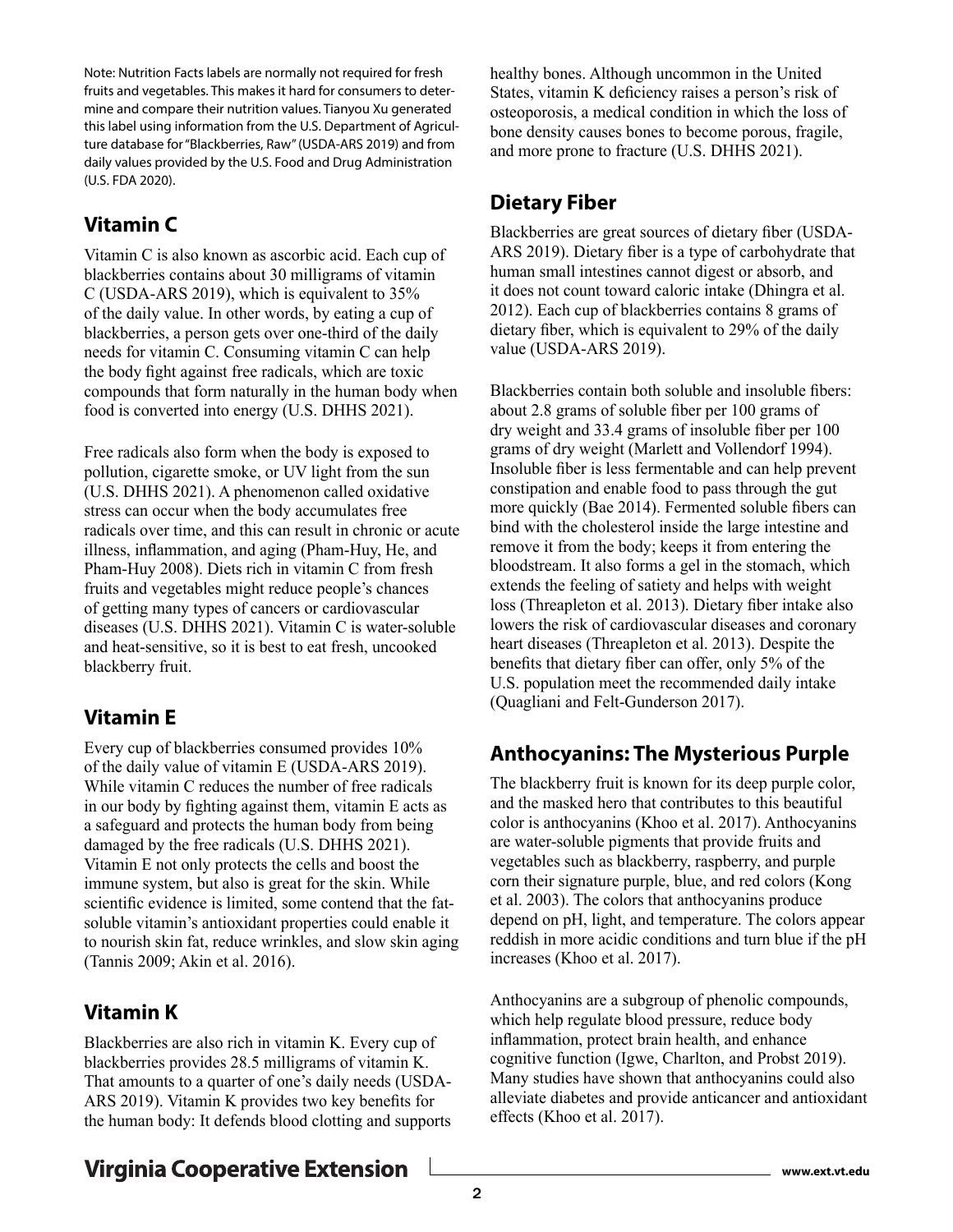# **Ideas for Incorporating Blackberries Into Your Diet**

Incorporating blackberries into your daily diet is a good way to increase your intake of vitamins and phenolic compounds with important health benefits. You can enjoy fresh, uncooked fruits by themselves, or you can add them, with a drizzle of honey or maple syrup, to warm oats or plain low-fat yogurt. If you are craving something sweeter or find the seeds hard to chew, consider trying blackberry jams or juice concentrates or adding blackberries into your baked goods. Here are two recipes to get you started.

### **Fresh Berry Oatmeal (Makes 1 serving)**

Recipe and nutrition facts by Maike from "Cheerful Cook"

#### **Ingredients:**

1 cup almond milk (unsweetened)

1/3 cup steel-cut oats

- 2 tablespoons raisins
- 1 tablespoon maple syrup
- 1 teaspoon cinnamon
- 1/2 cup blackberries
- 2 tablespoons pecans



**Figure 3:** Picture of fresh berry oatmeal. (Photo by Maike from "Cheerful Cook")

#### **Stovetop Instructions:**

- 1. Bring the almond milk to a boil. Add the steelcut oats and reduce the heat to a low simmer. Stir occasionally and cook for 10-12 minutes.
- 2. Add crushed pecans, raisins, cinnamon, and a dash of salt to the simmering oats.
- 3. Allow the oatmeal to simmer for another 2-3 minutes. Once the oatmeal has reached your desired consistency, transfer it into a bowl.
- 4. Add fresh berries and drizzle maple syrup on top.

#### **Nutrition Facts**

Per serving: 490 calories; 83 g carbohydrate; 12 g protein; 14 g fat (1 g saturated fat); 336 mg sodium; 450 mg potassium; 14 g fiber; 16 g sugar; 155IU vitamin A; 16.7 mg vitamin C; 395 mg calcium; 3.9 mg iron.

### **Honey Sweetened Oat Whole Wheat Blackberry Muffins** (Makes 12 muffins)

Recipe and nutrition facts by Jami from "An Oregon Cottage"

#### **Ingredients:**

- 1 1/2 cup whole wheat flour
- 1 cup whole rolled oats
- 2 teaspoons baking powder
- 1 teaspoon cinnamon
- 1/4 teaspoon salt

1/4 cup oil (expeller pressed sunflower, melted coconut, or mild olive)

1 egg

1/3 cup honey

3/4 cup milk

1 cup fresh berries, plus more for tops, if desired

optional: sugar-cinnamon sprinkle on tops

# **Virginia Cooperative Extension**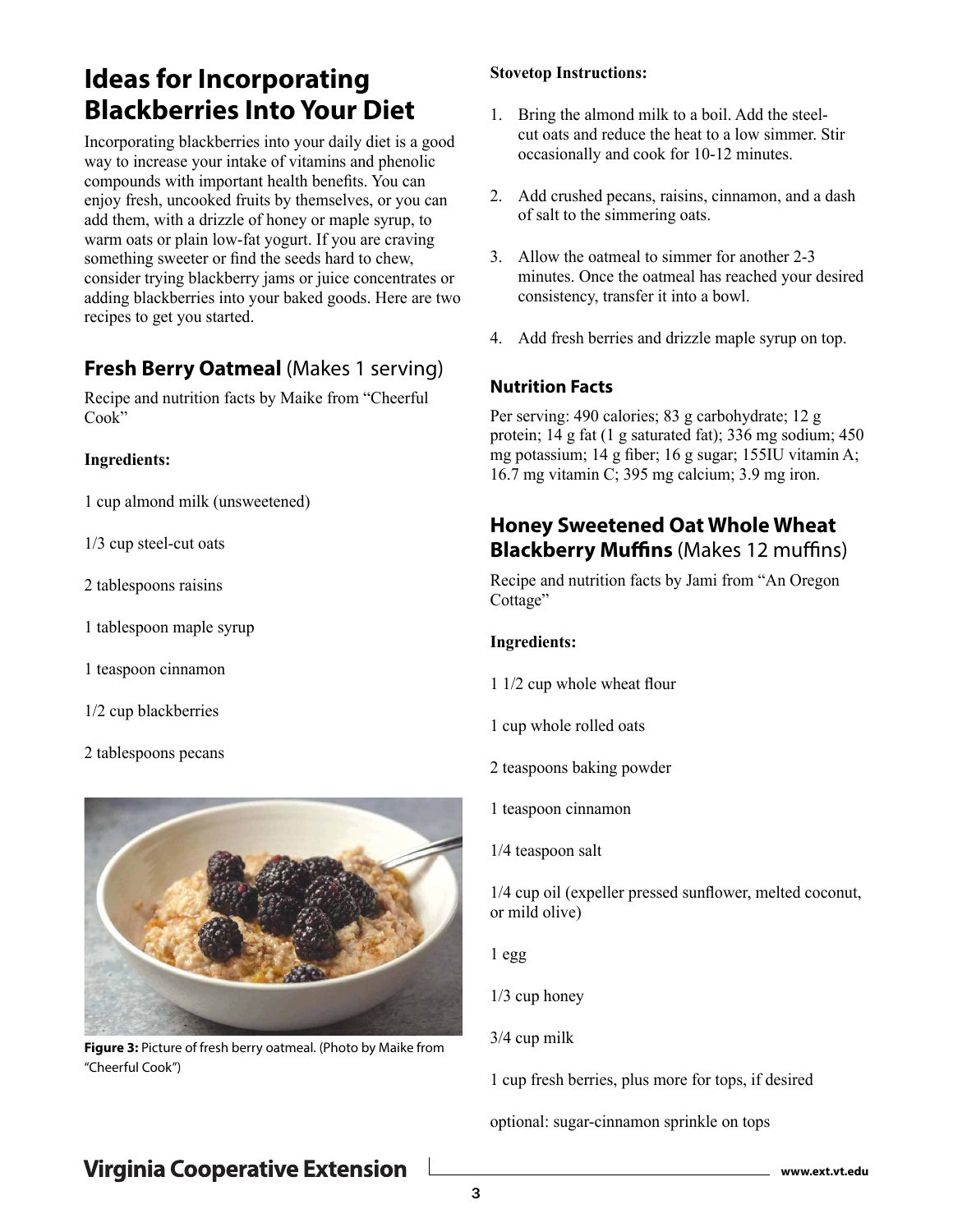

**Figure 4:** Honey-sweetened oat blackberry muffin (Photo by Jami from "An Oregon Cottage")

#### **Instructions:**

- 1. Heat oven to 400°F and grease a 12-cup muffin tin.
- 2. Add all dry ingredients to a large bowl.
- 3. Whisk wet ingredients in a measuring glass.

4. Pour wet ingredients into the dry ingredients and mix slowly with a wooden spoon.

- 5. Gently fold in 1 cup of blackberries.
- 6. Bake for 15-18 minutes.

#### **Nutrition Facts**

Serving size: 1 Muffin

Per serving: 153 calories; 23 g carbohydrate; 3 g protein; 5.8 g fat (1 g saturated fat); 15 mg cholesterol; 64 mg sodium; 1.5 g fiber; 9.4 g sugar.

# **Acknowledgments**

This publication is supported in part by the U.S. Department of Agriculture Specialty Crop Block Grant. The authors would like to thank Kirsten Kelley, Carlin Rafie, La Wanda Wright, and Virginie Zoumenou for reviewing the paper.

## **References**

- Akin, M., S. P. Eyduran, S. Ercisli, V. Kapchina-Toteva, and E. Eyduran. 2016. "Phytochemical Profiles of Wild Blackberries, Black and White Mulberries from Southern Bulgaria." *Biotechnology & Biotechnological Equipment* 30(5):899-906.
- Bae, S. H. 2014. "Diets for Constipation." *Pediatric Gastroenterology, Hepatology & Nutrition* 17(4):203-8.
- Conway, M. A., and J. Samtani. 2015. "Evaluation of Blackberry Cultivars in Virginia." *Acta Horticulturae* 1133:135-40.
- Dhingra, D., M. Michael, H. Rajput, and R. T. Patil. 2012. "Dietary Fibre in Foods: A Review." *Journal of Food Science and Technology* 49(3):255-66
- Igwe, E. O., K. E. Charlton, and Y. C. Probst. 2019. "Usual Dietary Anthocyanin Intake, Sources, and Their Association with Blood Pressure in a Representative Sample of Australian Adults." *Journal of Human Nutrition and Dietetics* 32(5): 578-90.
- Jami. 2018. "Honey Sweetened Oat Whole Wheat Blackberry Muffins." An Oregon Cottage. [https://](https://anoregoncottage.com/honey-whole-wheat-blackberry-muffins/) [anoregoncottage.com/honey-whole-wheat](https://anoregoncottage.com/honey-whole-wheat-blackberry-muffins/)[blackberry-muffins/](https://anoregoncottage.com/honey-whole-wheat-blackberry-muffins/).
- Kaume, L., L. R. Howard, and L. Devareddy. 2012. "The Blackberry Fruit: A Review on Its Composition and Chemistry, Metabolism and Bioavailability, and Health Benefits." *Journal of Agricultural and Food Chemistry* 60(23): 5716-27.
- Khoo, H. E., A. Azlan, S. T. Tang and S. M. Lim. 2017. "Anthocyanidins and Anthocyanins: Colored Pigments as Food, Pharmaceutical Ingredients, and the Potential Health Benefits." *Food & Nutrition Research* 61(1): 1361779.
- Kong, J.-M., L.-S. Chia, N.-K. Goh, T.-F. Chia, and R. Brouillard. 2003. "Analysis and Biological Activities of Anthocyanins." *Phytochemistry* 64(5): 923-33.
- Maike. 2019. "Berry Oatmeal Recipe." Cheerful Cook. <https://cheerfulcook.com/berry-oatmeal-recipe/>.